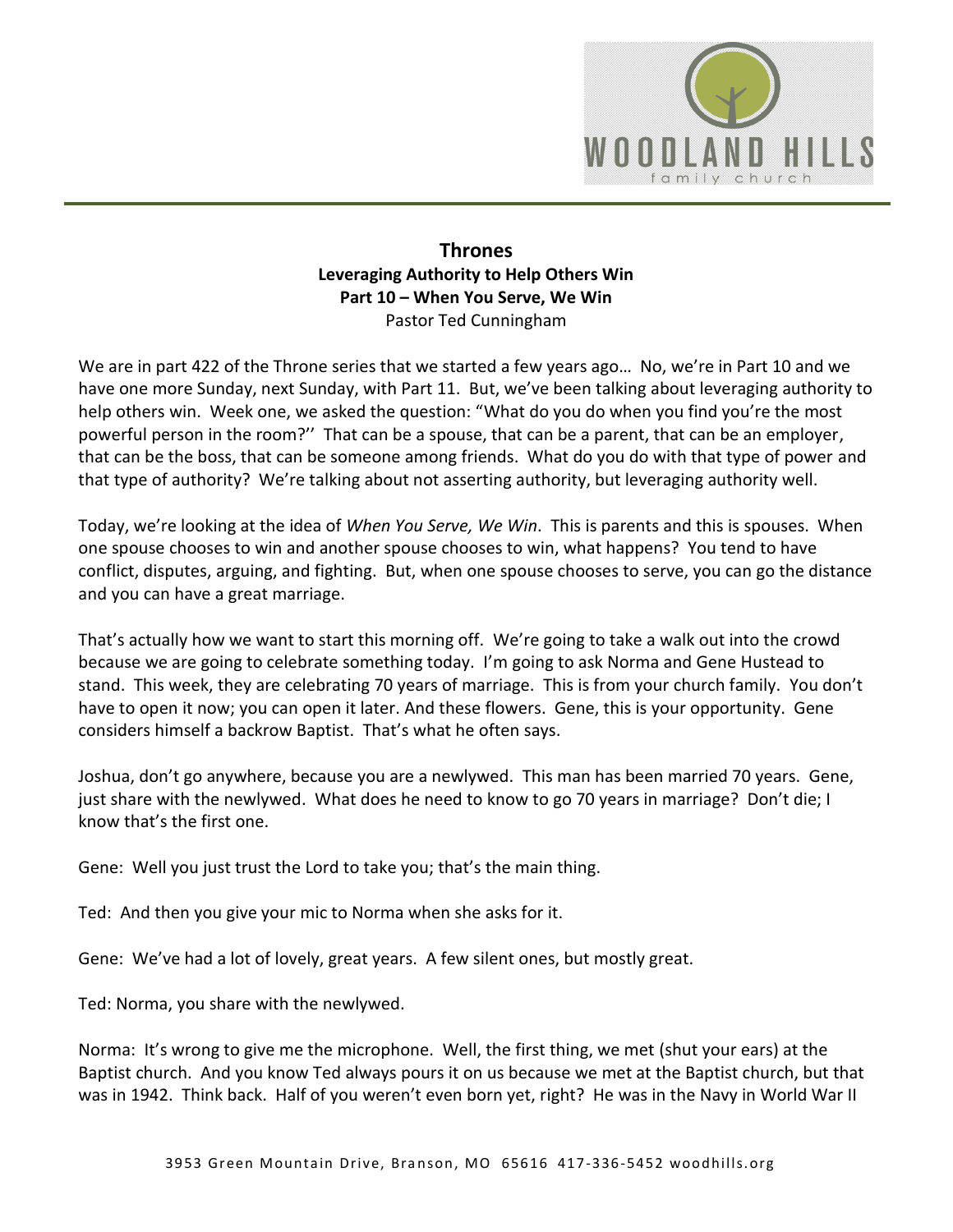for five years.

Ted: Let's hear it for Gene.

Norma: We would have probably been married 75 years if he hadn't gone to the Navy. I tell you, it was great when it first started, but then after you start having family and things happening, you can't be compatible all the time. I think everybody… If you say that you've never had an argument or never fussed, you're lying. You know, we have our ups and downs and our valleys and our mountains, but I think it was the Lord that really kept us together. And if we hadn't had him, we wouldn't still be here. Believe me, we wouldn't still be here.

Ted: Let's hear it for Norma and Gene and 70 years of marriage. How many think that was enough of a sermon right there? I think that was good.

Today, we are going to be looking at the Last Supper and that's the context of this lesson that we are going to see. But, it's a little bit different of a morning because we want to prepare ourselves to take the Lord's Supper together as a family. We will also to prepare ourselves for Easter in two weeks and to really be considering and thinking through what's going on in our relationships, what's going on in our heart, and how we move forward. What Jesus is going to deal with today… When we talk about authority and we talk about leadership is he's going to basically say, "Don't do it like the world. The world's idea is when you reach a certain level of leadership…" I'm looking at some seasoned veterans in the room, some seasoned folks in business that the goal is to get to a place in leadership where you don't have to do a lot of work, you don't have to serve; you have people serving you instead. Jesus says, "No, that is not at all what the church is supposed to be."

**Leadership is not about perks, privileges, promotions, and power**. That's not why we pursue leadership. That's not what we do with the authority that's been given to us. If we have expertise in an area or we've started a company or you're the leader of your family, you don't have that and you don't have children for the purpose of serving you. You're there to leverage that authority to help others win.

When it comes to the church, here's what we are looking for: **We want servant leaders, not servants and leaders.** The goal here is not to divide folks out and say we've got super, elite Christians that have been in the church for a long time and now we've got new believers and so, it's your job to serve those… That's not the church. Church is the longer you've been here, the more you should be serving. We talked about this a few weeks ago. If you've been here for some time, it's not the amount of time you've been at a church, it's not the amount of money you've given to a church that you begin to say, "I believe now I should have more of a voice with the way things go down around here." That is not what we do with the authority that we've been given.

Today, we are going to be Luke 22 and Matthew 26. If you want to find both of those places. If you're brand new to studying the Bible, I just want to give you this little illustration to maybe help you figure out why the gospels, Matthew, Mark, Luke, and John – we call those the gospels – tell of events, but they have different pictures of the events. Like the subject of the Last Supper in John, we call it the Upper Room Discourse; it's long.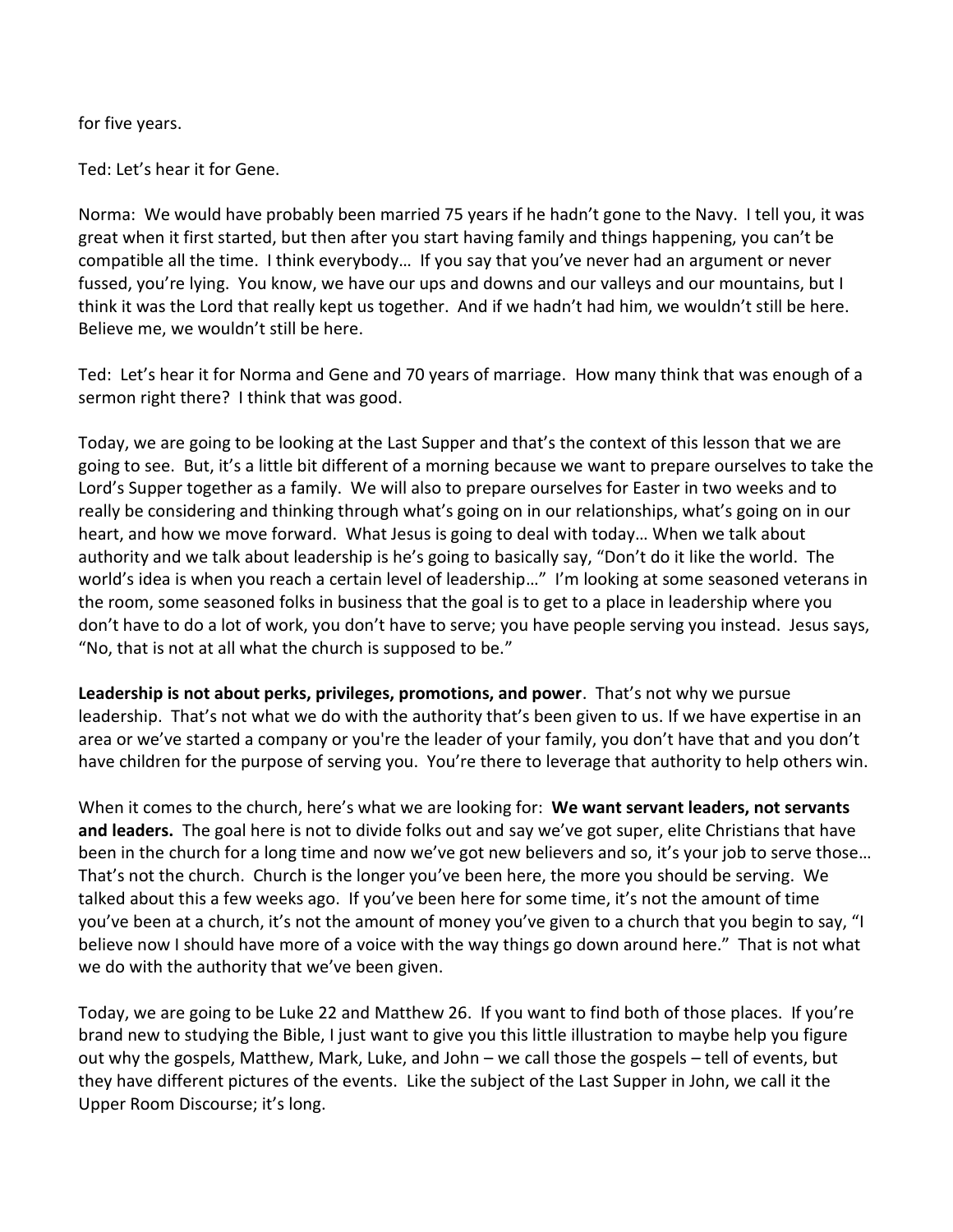There are shorter versions of it in Matthew, Mark, and Luke. Why do we go into so much detail? To me, it's kind of like reading the newspaper. Obviously, we are talking about God's Word and the infallible Word of God; it's not a newspaper. But, let's say the idea of finding out about the Oregon/UNC game. I pick up USA Today, The New York Times (President Trump's favorite), the Springfield News Leader. I pick up four different papers and I'm going to read about that event. They are all going to share the same details. The score, where it was played; all of that will be in there, but there will be a little bit different perspective on the game through each one. It doesn't mean that the one who shared 1,500 words is more correct than the one who shared 750 words. That's not the idea. So, we're going to go back and forth because each one of the writers gives us a little bit more detail about where we're at. So, we're going to look at leadership and authority in the context of the Last Supper and, ultimately for us today, the Lord's Supper.

Let's jump into Luke 22. *[14](http://www.studylight.org/desk/?q=lu%2022:14&t1=en_niv&sr=1) When the hour came, Jesus and his apostles reclined at the table.* Reclined is one of my favorite biblical words. *[15](http://www.studylight.org/desk/?q=lu%2022:15&t1=en_niv&sr=1) And he said to them, "I have eagerly desired to eat this Passover with you before I suffer.* The Passover is speaking there of Hebrew children and the Passover and their freedom out of Egypt and the celebration. *[16](http://www.studylight.org/desk/?q=lu%2022:16&t1=en_niv&sr=1) For I tell you, I will not eat it again until it finds fulfillment in the kingdom of God."* What he is saying is "This is our last meal together, but just for now."

I had the opportunity with Amy's grandfather when he was passing away and on the day of his death and with many others throughout our church family to take the Lord's Supper with them on the day of their death. It's a very special moment. I always get chocked up around that moment because I realize this is it upon this earth, but this is not our last time together.

Jesus is explaining this to the guys. You have to understand we have the blessing of reading this story after the cross and after the resurrection. In the church age, we are able to put all of the last meal into context. There is so much confusion and distraction and sadness among the disciples as Jesus announces this to them. We go on and we see some of the issues at hand during the Last Supper. But, when we study this, what we understand is we're here, we're the church, and when we take the Lord's Supper, as Jesus just proclaimed, we're looking back on the cross of Jesus and we're looking forward to his return. That's what we're doing today as we end our service.

We'll jump into this in Matthew 26. *[20](http://www.studylight.org/desk/?q=mt%2026:20&t1=en_niv&sr=1) When evening came…* You see it's a little bit different wording. *…Jesus was reclining at the table with the Twelve. [21](http://www.studylight.org/desk/?q=mt%2026:21&t1=en_niv&sr=1) And while they were eating, he said, "Truly I tell you, one of you will betray me."* The scripture kind of lays out the emotion of the night. *[22](http://www.studylight.org/desk/?q=mt%2026:22&t1=en_niv&sr=1) They were very sad and began to say to him one after the other, "Surely you don't mean me, Lord?"* The Lord has just proclaimed, "This is the last meal and one of you will betray me."

There is sadness and I just want to ask you for a second because as I was studying it this week. I asked my kids… We were sitting at a mall at the food court at about 8:00 at night. I said, "Hey kids, what if this was our last meal together." I think it's a great question for parents to ask. I think you should ask it right after there has been conflict or a fight. You wouldn't think… If this is our last meal, are we going to be bickering? "If you knew this was your dad's last meal upon this Earth with you, what would you do? Who would you invite and what would we talk about?"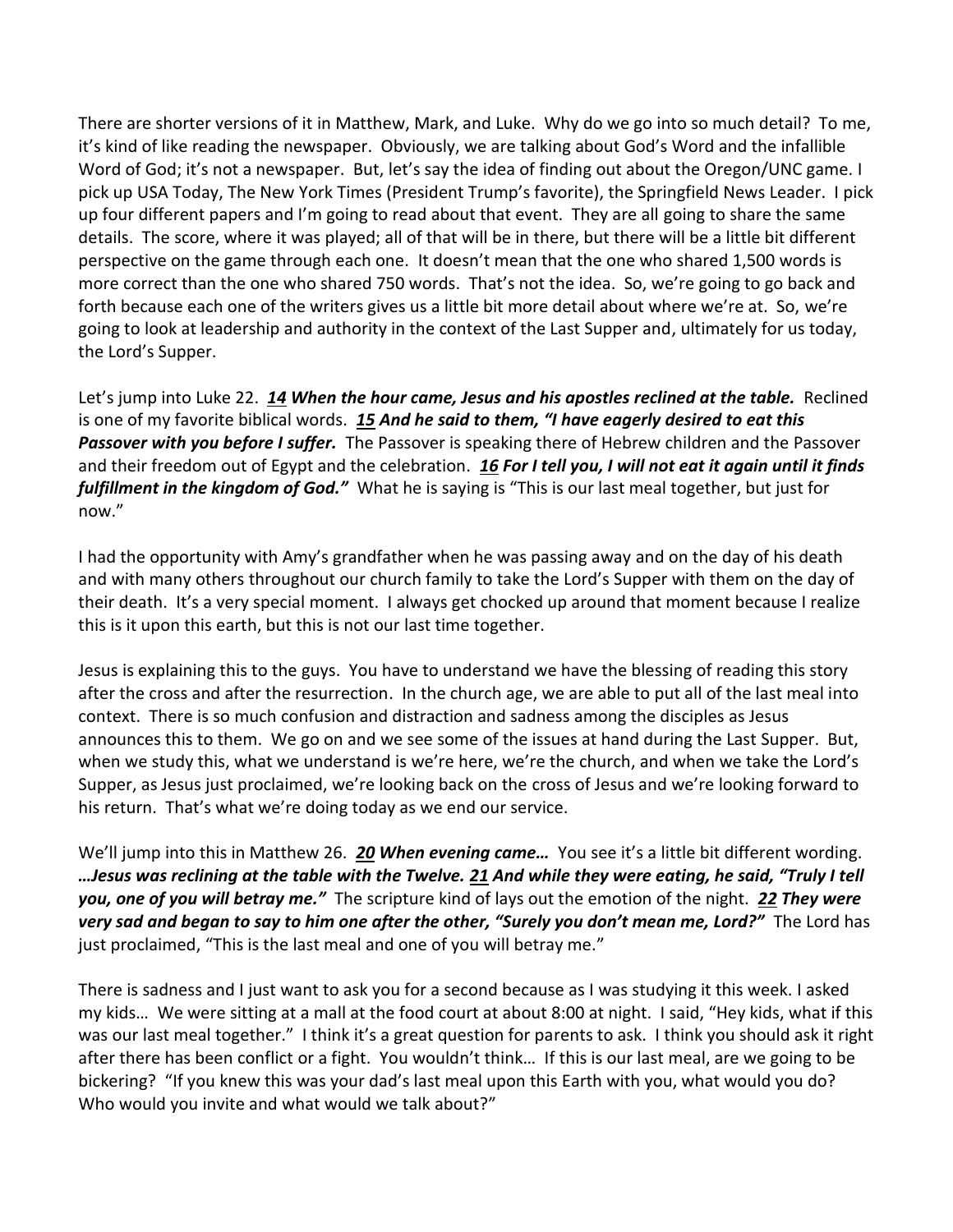Carson has no problem discussing it. My 13-year-old immediately says, "Stop, Dad. I don't want to do it." My daughter doesn't like talking about death.

I talk about death almost every day; it's part of the job of being a pastor. You're either being with someone on their deathbed or you're preparing someone for their death, if you know what I'm talking about. I'm thinking about death a lot and I think about my death a lot. Why? I don't fear it; I'm not looking for it; I'm not going out trying to find it, but I want to have the conversation. What would we talk about? So, we start talking about memories. The idea of it being a last meal completely changed the tone of the meal. I know we would talk about memories and all the things we did together as a family, but I take from the words and the life of Jesus that he begins giving them instructions. I would feel there's a lot we have to get done at this meal. Some of this stuff, I've already said. Some of this stuff I've already shared with you, but now I'm going to really give it to you and then Jesus really goes in to teaching them.

Now look what happens. We just told you it's the last meal. Jesus is saying, "I told you that one of you will betray me" and then watch this when you go back over to Luke 22. *[24](http://www.studylight.org/desk/?q=lu%2022:24&t1=en_niv&sr=1) A dispute also arose among them as to which of them was considered to be greatest.* This is where Jesus give us our lesson for the morning. *[25](http://www.studylight.org/desk/?q=lu%2022:25&t1=en_niv&sr=1) Jesus said to them, "The kings of the Gentiles lord it over them…"* We talked about this last week. They assert their authority. They get to a place where they want to be served, they want to be taken care of. "*…and those who exercise authority over them call themselves Benefactors."* So, there is a hierarchy of leadership.

If you're brand new to the church and you've heard about the church and maybe you've been in the church growing up, you think that's how it's supposed to be. You have the leaders, you have the pastor, then you have deacons and all of this and then all the members and all of that. Listen, in your head, you should flip that model. It should be turned upside down because as the Apostle Paul went through his life, he started by saying, "I'm the least of these." Among the leaders in the church, I'm the least. By the end, he was saying, "I'm the chief of sinners." His estimate of himself, the more he learned about the Lord and the lifestyle of the Lord and the words and teachings of Jesus, he said, "Among the saints, I'm the least." That's the leadership we are to be modeling in the church. That is the authority of the church. Jesus says "This is not what I want you to do. I don't want you be like the kings of the Gentiles."

*[26](http://www.studylight.org/desk/?q=lu%2022:26&t1=en_niv&sr=1) "But you are not to be like that."* "That is not the leadership I want you twelve… You shouldn't be sitting in here, fighting over who is going to be the most awesome. You shouldn't be in here fighting over when the kingdom is established here upon the earth, which gets to rule right next to… That shouldn't be the struggle right now." He then gives them this lesson. I think it's a great lesson for all of us. *"Instead…"* Here's how we serve one another so that everyone wins in the church. *"…the greatest among you should be like the youngest, and the one who rules like the one who serves."* 

What is Jesus referring to when he talks about the youngest? I don't know if you remember the day in time when young people had super high value and ultimate respect for senior adults. I grew up in this type of home and when I didn't show it, my dad sent me to the room to wait for my spanking. Waiting for the spanking was worse than the spanking. And if you were a good parent, you'd let it go 30 to 45 minutes. As one lady in our church reminded us, then you'd hear your dad coming up the stairs and you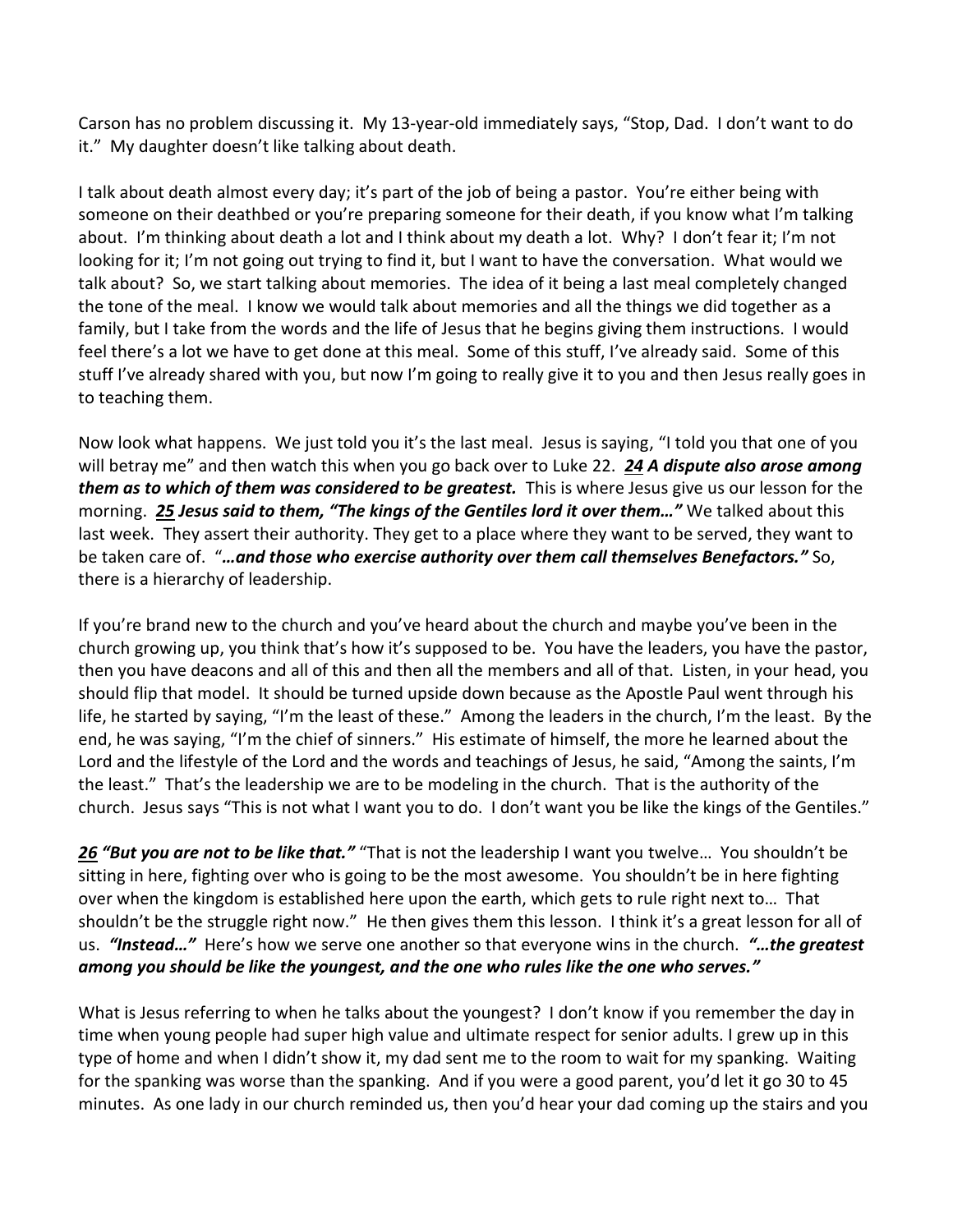heard every beltloop as he took off his belt. My brother would love to hold out. "Dad won't break me!" I'm like, "You're crazy!" I was screaming on the back swing. I didn't want it. I got it over with as quickly as possible. But the idea was respecting senior adults.

I'm trying to teach this to my kids. We should all be teaching this to our kids. If there are four seats in a crowded room, whether it be a party, an airport, or the shuttle at the airport. When you get on the train at DFW and there are only four seats and it has the handicap sign, I interpret that is for handicapped and Gene and Norma. That's who that's for, people that don't need to be standing that long. And when you walk in and you see a 12-year-old sitting on them... It's fine if there's nobody in the room or no one on the train. But, we were trained as young people that you got up and you gave your seat or your dad grabbed you by the ear and pulled you off the seat and spanked you there and then again at home. This is how this works. How many of you had parents that spanked you even before you did anything wrong? The just wanted to get one in the bank before something happened. That was my dad. My dad hates it. He says, "With your comedy, don't go into how I spanked you." He spanked me a lot. And a lot of it had to do with respect.

I was talking to Mike this morning. Mike's father passed away a few days ago and they had the funeral this week. He said it was good to be back in a town where when they saw the funeral procession, everyone pulled over. That's called respect. That's all it is.

Jesus is saying the youngest and the one who rules like the one who serves. This is that idea that you have to be aware. That's what I'm teaching my kids. Be aware. You know how kids are fast and always moving. I'm trying to teach them, "When you see a senior adult… I know you're not trying to be disrespectful, but that person is old, slow, fearful… There are all sorts of words that we can put on that. You've got to be careful with your movements around them. Being careful, being aware shows them respect." You are thinking about the other person and that is exactly what Jesus is talking about. He's telling his disciples, "Listen, I'm going away. You guys are going to lead the church. You're going to get this thing kicked off. You're going to start this thing and guess what that means? I want you to have the mind of ultimate respect when you see people. I want you to have the desire to care for them, the desire to give up your seat for them."

## *[27](http://www.studylight.org/desk/?q=lu%2022:27&t1=en_niv&sr=1) "For who is greater, the one who is at the table or the one who serves? Is it not the one who is at the table? But I am among you as one who serves."*

We saw this in the very first week, six and a half years ago, when we started this series that Jesus got up and he put on the towel and he washed the feet. He wasn't just speaking this stuff; he was showing this stuff, the role of the servant.

They were like, "Why would you do this; you're our master?"

"This is what I want you guys to see. This is how you are to respond to one another. By getting the leadership of the church, this is what you are supposed to be doing."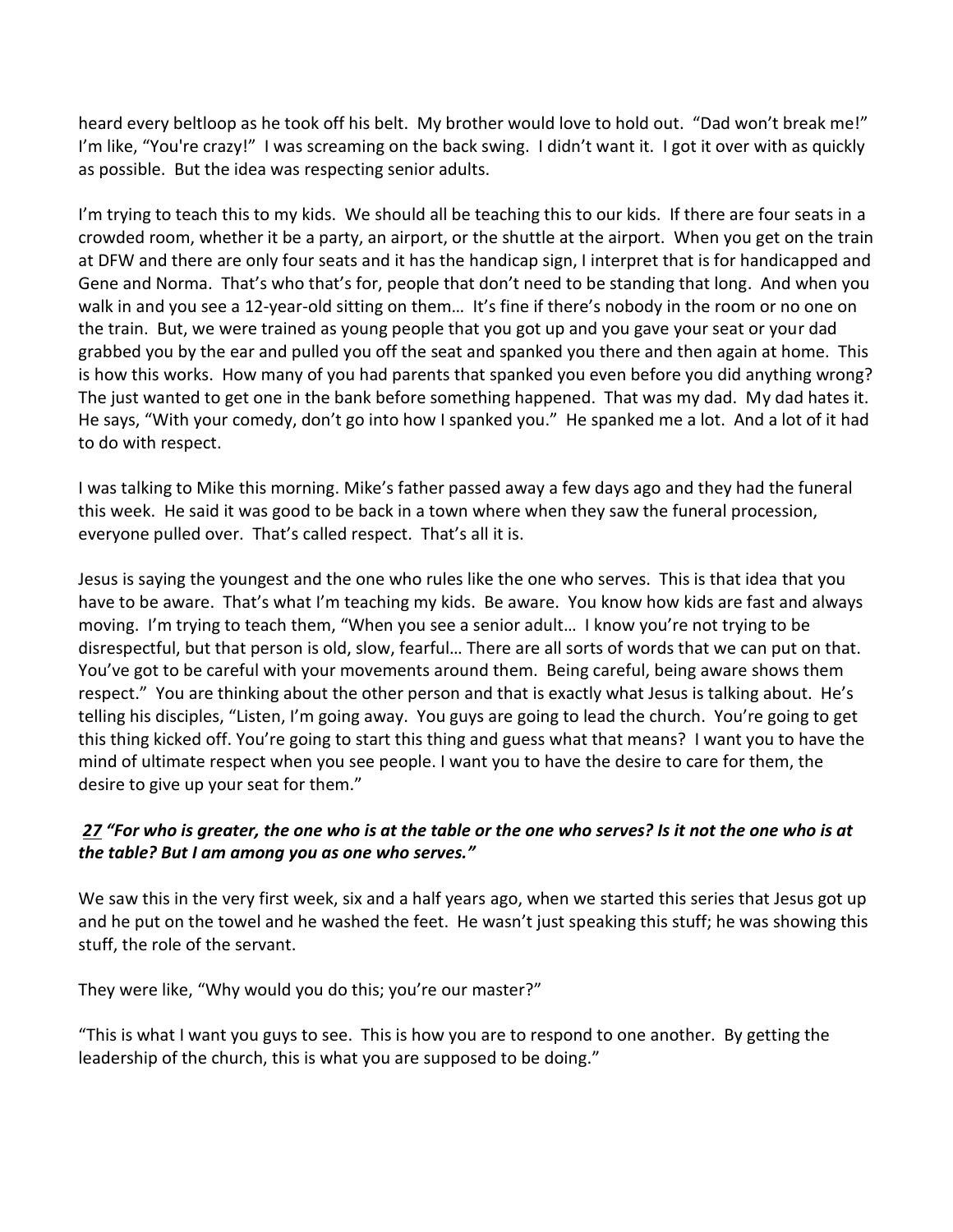*[28](http://www.studylight.org/desk/?q=lu%2022:28&t1=en_niv&sr=1) "You are those who have stood by me in my trials. [29](http://www.studylight.org/desk/?q=lu%2022:29&t1=en_niv&sr=1) And I confer on you a kingdom…"* There's a big conversation. What did the kingdom mean? "Jesus, when are you starting this kingdom? When does it start? Does it start right now or are we talking about a future kingdom?" In my theology, I believe that he is talking about a kingdom that is not yet established upon this Earth, but yet we are part of the kingdom of God. *"…just as my Father conferred one on me, [30](http://www.studylight.org/desk/?q=lu%2022:30&t1=en_niv&sr=1) so that you may eat and drink at my table in my kingdom and sit on thrones, judging the twelve tribes of Israel."*

He has this conversation about them being on thrones next to him, ruling, but let me tell you what ruling in the kingdom of God looks like. It looks a lot like serving. And the one who serves is the one that helps everyone win. That's what we want to do today as a church family. We want to prepare our hearts, to prepare each one of us who follows Jesus, who has placed faith in Jesus, to prepare to take the Lord's Supper.

If you want to flip over to 1 Corinthians 11… Keep your place there in Matthew 26; we are going to close the service with that. We are going to look at three steps that we take when we take the Lord's Supper.

1)The first one is simply **reconcile relationships**. We're going to talk a little bit about what it means to make sure we are in relationship with our brothers and sisters in Christ.

2) **Remembering Christ's death**. So, remember at taking the Lord's Supper, we're remembering Christ's death and we're looking forward to his return.

3) The last one, which Paul is going to share with us in 1 Corinthians 11, is we want to **examine our heart**s.

**Reconciling relationships**. In 1 Corinthians 11, Paul comes to them, he's a dad to them, he's going to point out what's going on in the church and he simply says this: *[17](http://www.studylight.org/desk/?q=1co%2011:17&t1=en_niv&sr=1) In the following directives I have no praise for you, for your meetings do more harm than good. [18](http://www.studylight.org/desk/?q=1co%2011:18&t1=en_niv&sr=1) In the first place, I hear that when you come together as a church, there are divisions among you, and to some extent I believe it. [19](http://www.studylight.org/desk/?q=1co%2011:19&t1=en_niv&sr=1) No doubt there have to be differences among you to show which of you have God's approval. [20](http://www.studylight.org/desk/?q=1co%2011:20&t1=en_niv&sr=1) So then, when you come together, it is not the Lord's Supper you eat…*

If you've ever been part of a divisive church… In this church, years ago… We've had our struggles. We're going to see here in a second that we should press pause on the Lord's Supper button, we should not take that until we deal with our relationships. We should hold off, as we are going to see in a second, to make sure we know when a church is centered on the gospel of Jesus, when a church is centered on the cross of Christ, this is what brings unity.

Show me a marriage… This is why I'm grateful with what Gene and Norma just shared. They just gave you the gospel message. "We wouldn't have made it if our marriage was not centered on the gospel of Christ." But, I can tell you… I'm not going to ask them, but they'll be nodding because they are Baptist. They're back there mooing and nodding in agreement like the Baptist do. You knew I was going to jab the Baptists as a gift to you today, Norma. That was my little 70<sup>th</sup> wedding anniversary gift.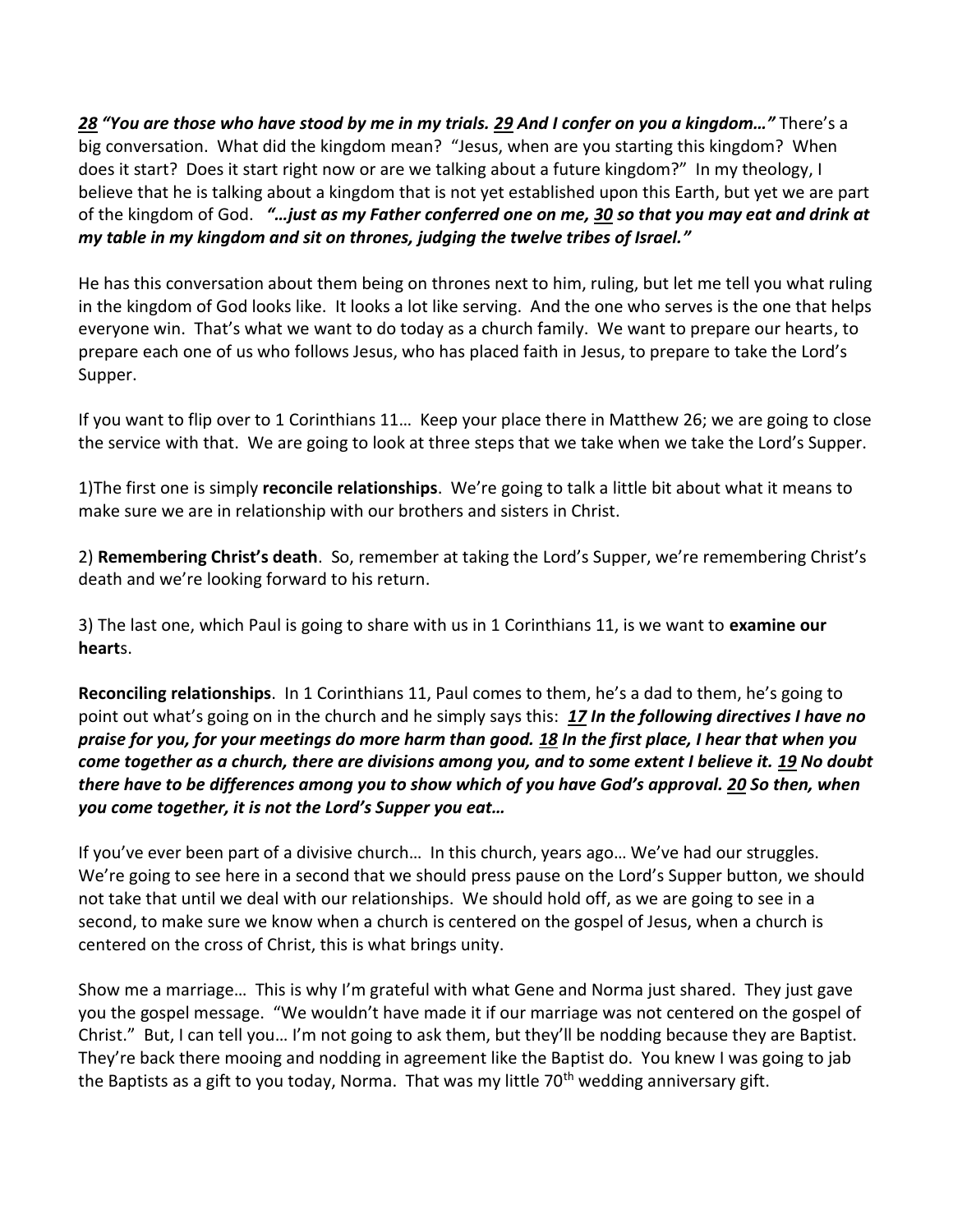Ask them where they were in their relationship with the Lord when there was conflict. And then ask them how they resolved conflict. I'm tell you they brought everything back to the cross of Christ. "I'm going to forgive you because I've been forgiven. And I'm not going to wait for you to change every time; I'm just going to have the spirit and attitude in me because that is how I stand before the Lord."

*[21](http://www.studylight.org/desk/?q=1co%2011:21&t1=en_niv&sr=1) …for when you are eating…* He's going to paint the picture here of what's going on in the Church of Corinth. … *some of you go ahead with your own private suppers.* There is division in the church. The Lord's Supper meal is supposed to bring us together, not separate us into elite Christians, better Christians, Christians… That's not the point of this meal. *As a result, one person remains hungry and another gets drunk. [22](http://www.studylight.org/desk/?q=1co%2011:22&t1=en_niv&sr=1) Don't you have homes to eat and drink in? Or do you despise the church of God by humiliating those who have nothing? What shall I say to you? Shall I praise you? Certainly not in this matter!*

Here is the bottom line of the first part of reconciling relationships. **The church** – specifically the church at Corinth in this situation – **was divided over a meal that was meant to express unity**. That's the first thing we need to understand this morning about the Lord's Supper as we come together. If you want to leverage your authority to help others win, you will serve to help others win. You will not take this lofty approach to the church and to the authority and leadership in the church.

Dietrich Bonhoeffer puts it like this. "*It is the command of Jesus that none should come to the altar with a heart that is unreconciled to his brother."*

We will look at that text in just a second. Worship… You should pause, you should delay worship… This is how serious it is to be reconciled to your brother. You should delay worship until you are reconciled to your brother or sister in Christ.

I believe that example there also applies in your marriage. Somebody came up to me after the first service and said, "We didn't realize how much our marriage would be affected today by a message on the Lord's Supper. Why? It's because a husband and wife who are at odds with one another right now… You're brothers and sisters in Christ; you should be reconciling your relationship before you take of the cup and eat of the bread. It may be as simple this morning as leaning over and grabbing your wife's hand and saying these words. Mouth it with me, guys. "I'm sorry. Will you forgive me? What I said was stupid. What I did was stupid." I'm preparing you for the Lord's Supper so be writing this down right now. "I wish I never would have said that; forgive me." This is reconciling, this is the heart. You shouldn't even approach the altar if you're unreconciled to a brother.

*If this command of Jesus applies to every service of worship, indeed, to every prayer we utter, then it most certainly applies to reception of the Lord's Supper."* 

This is what Jesus said and I put in The Message for you. Matthew 5: 23-24. *If you enter your place of worship and, about to make an offering, you suddenly remember a grudge a friend has against you, [24](http://www.studylight.org/desk/?q=mt%205:24&t1=en_msg&sr=1) abandon your offering, leave immediately, go to this friend and make things right. Then and only then, come back and work things out with God.*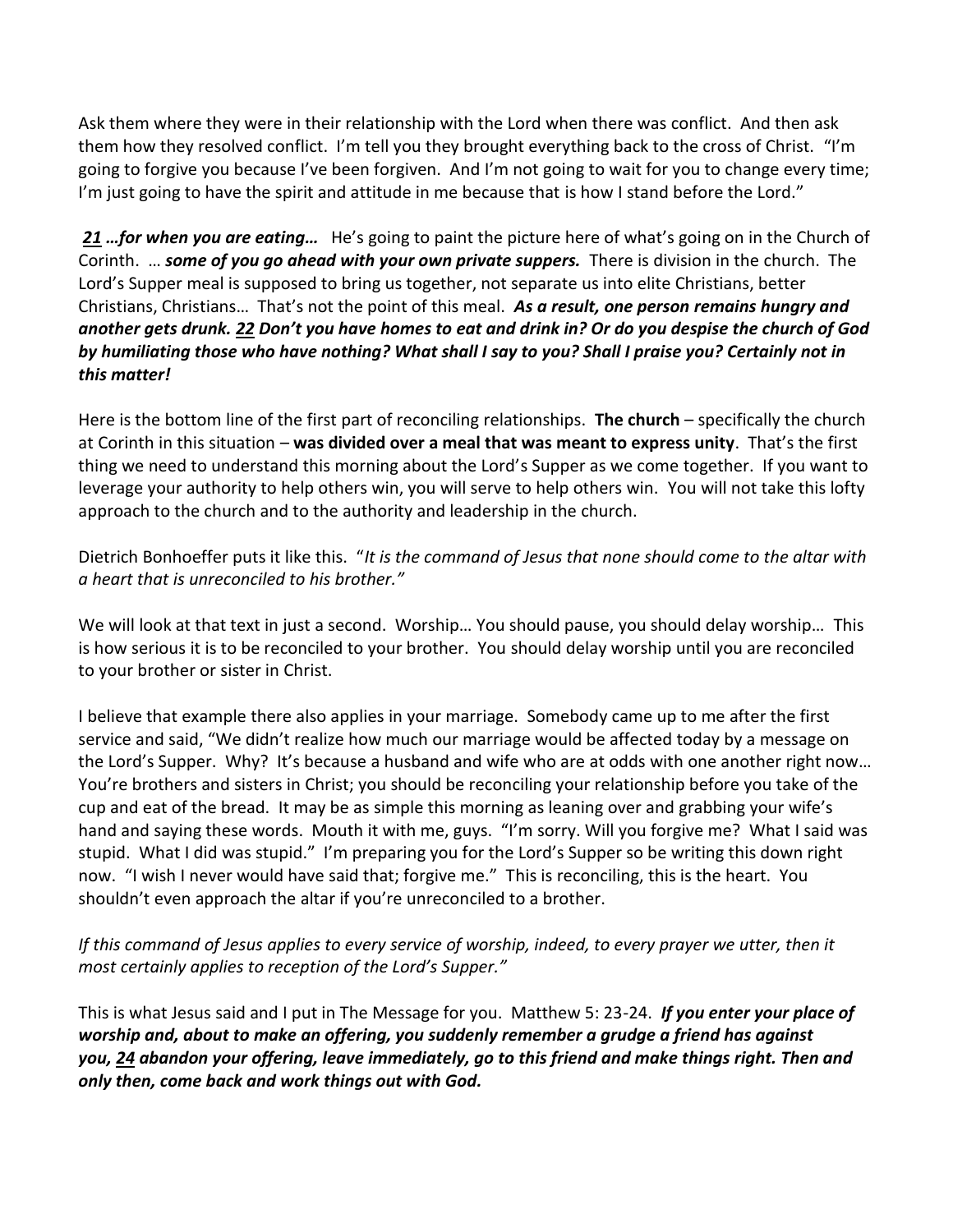For some of you, this will freak you out when I bring up this point, but you'll understand in a minute why I'm okay with encouraging you to do this. For some of you, you received the elements today and you're unreconciled to a brother or sister in Christ. I'm going to ask that you hold the elements and not partake as we do in just a moment. Go be reconciled and then later today, maybe with your family or with your spouse, partake in these elements.

And maybe someone who is in here right now… And this is tough because I know the lawsuits that take place in Branson. I know the business dealings and people try to bring me into this all the time. "I think I've been at the church longer so Ted will be on my side." Listen, the money of your business isn't what's concerning me right now; it's your relationship. We are concerned, first and foremost, with your relationship with that man who considers himself to be your brother in Christ or with that woman who considers herself to be a sister in Christ. Hold back on this.

If there's someone in here right now… We are going to be singing before we take of the elements together we're going to be worshipping together, we're going to have a time to examine. If that's you, get up and walk over to that person. If that's in your marriage, do that with your spouse right now. If it's a young person in here who was rebellious toward a parent, disrespectful toward a parent, don't take the Lord's Supper until you turn to your parents and say, "Will you forgive me for the way I mouthed off to you this morning?" This is how seriously we take this. We go on from reconciling relationships.

We are **remembering Christ death**. We're also remember his second coming. Going on in 1 Corinthians 11, Paul says this: *[26](http://www.studylight.org/desk/?q=1co%2011:26&t1=en_niv&sr=1) For whenever you eat this bread and drink this cup, you proclaim the Lord's death until he comes.* We take the Lord's Supper on the first Sunday of every month and we will until the Lord returns. Jesus put it this way and I want to really explain to you what it means to remember the death of the Lord because we have so many different denominations and church backgrounds represented in here.

This is what Jesus said in Luke 22*. "This is my body given for you…"* If you went to a Baptist church, this was written on the table at the front of the church. "*…do this in remembrance of me."* If you've ever wondered… I know that's the Lord's Supper table that you've marched down to, but for many people when they walk into some churches and they are at the center aisle, it's the first thing they ever see, right below the Ten Commandments. You've got the Ten Commandments and you've got this "Do in remembrance of me." Some might say, "Why did we actually put that on the table?"

I'll tell you why because this is very important to understand. I'm going to give you two schools of thought, two different approaches to the Lord's Supper. There are actually four, but for the sake of time today, we are only going to share two. We can post on the website and maybe put all four it in the home group questions.

We'll start with the **Memorialism (Baptist) – the bread and the wine** *represent* **the body and the blood of Christ**. I put "Baptist" there so you'll know who we're talking to, but this is very important. This is how I grew up. This idea is still what I believe, it's still what I hold to be true. The bread and the wine or the Welches grape juice. I may differ from you on that because however you take the Lord's Supper….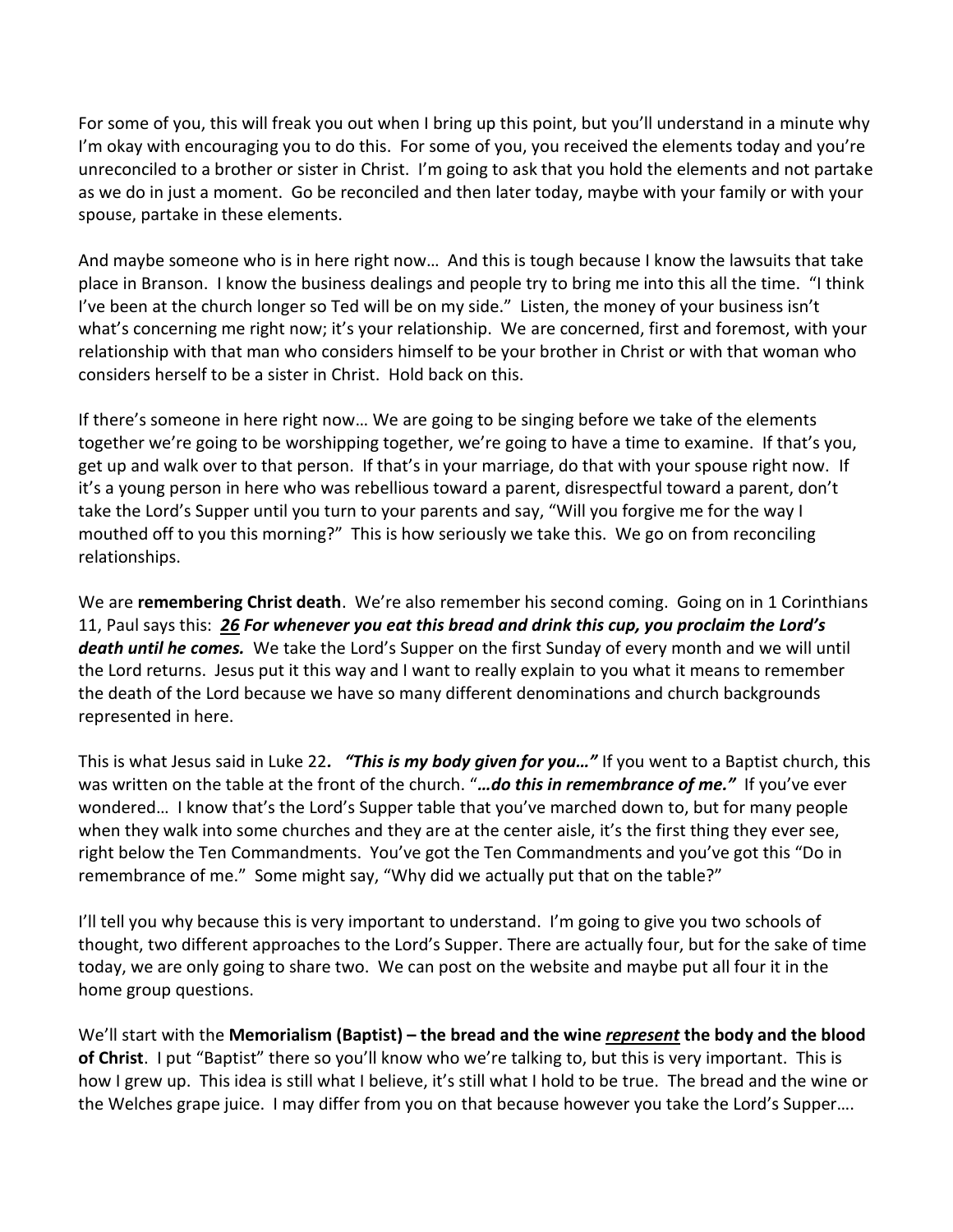The key word here though is *represent* the body and blood of Christ. We are taking of bread and we're taking of the cup that represent the body and blood of Christ.

**Transubstantiation (Roman Catholic) – The bread and wine** *become* **the body and blood of Christ**. If you grew up in a catholic church, you know this word. This is a humongous word. I just put Roman Catholic there for those who grew up in that tradition. You can see the differences. The bread and the wine don't represent, they *become* the body and blood of Christ.

I was sharing with someone earlier. We lost three young people when I was in high school and we went to the funeral and it was at a Catholic Church. There were probably six or seven hundred seats, but it was overflowing. If you've ever been to a Catholic Church, you know the way they treat the bread and the wine is very different than how we treat the bread and the wine because we believe this represents.

I've seen priests leave the station of the Eucharist, walk down and actually take… I saw this with my friend. He wasn't a believer and didn't know what was going on. He went up and took the bread. The priest was giving him very clear instructions on it to. He took it and it was one where they lay it in the hands. As he walked back with it, I could tell he didn't have a clue what was going on. He was just kind of going with the flow and the crowd. The priest stopped everything and walked down and took the bread out of his hand. Why? Their belief is the bread and the wine is… this has become… this is transubstantiation. I'm going to create a new word for this. We're going to have a much simpler word to understand this.

When I just said for you to take this home with you, some of you were shocked. It's probably because you come from a faith tradition that believes this has become the blood and the body of Christ. We take this to remember the death of our savior. This is a reminder to us.

Let's move on to the last one. We are going to **examine the heart** today. This is where we are going to spend a little bit of time as we worship together. We're going to ask that no one leave. Just stay and be a part as we close out the service. But as we continue in 1 Corinthians 11, let's look at what it means to examine the heart.

*[27](http://www.studylight.org/desk/?q=1co%2011:27&t1=en_niv&sr=1) So then, whoever eats the bread or drinks the cup of the Lord in an unworthy manner…* The idea here... It doesn't say unworthy person. Just to remind all of us, every person in here is unworthy. It's the righteousness of Jesus that makes us worthy. It is his righteousness imputed on us, given to us when we place faith in Jesus. It is not saying you are an unworthy person; it's saying the manner in which we take this Lord's Supper, let's look at that and examine that.

*…will be guilty of sinning against the body and blood of the Lord.* If you are not a believer in Christ Jesus, first and foremost, we encourage you to place faith in Jesus today. If you've never taken the Lord's Supper and you've been coming here for quite some time, today may be the day of your salvation where you place faith in Jesus. It's by faith alone in Christ alone. If you have placed faith in Jesus, we invite you to take the Lord's Supper with us today. If you have not, we would not have you to drink judgment upon yourself, so we would encourage you to refrain during this last part of our service today.